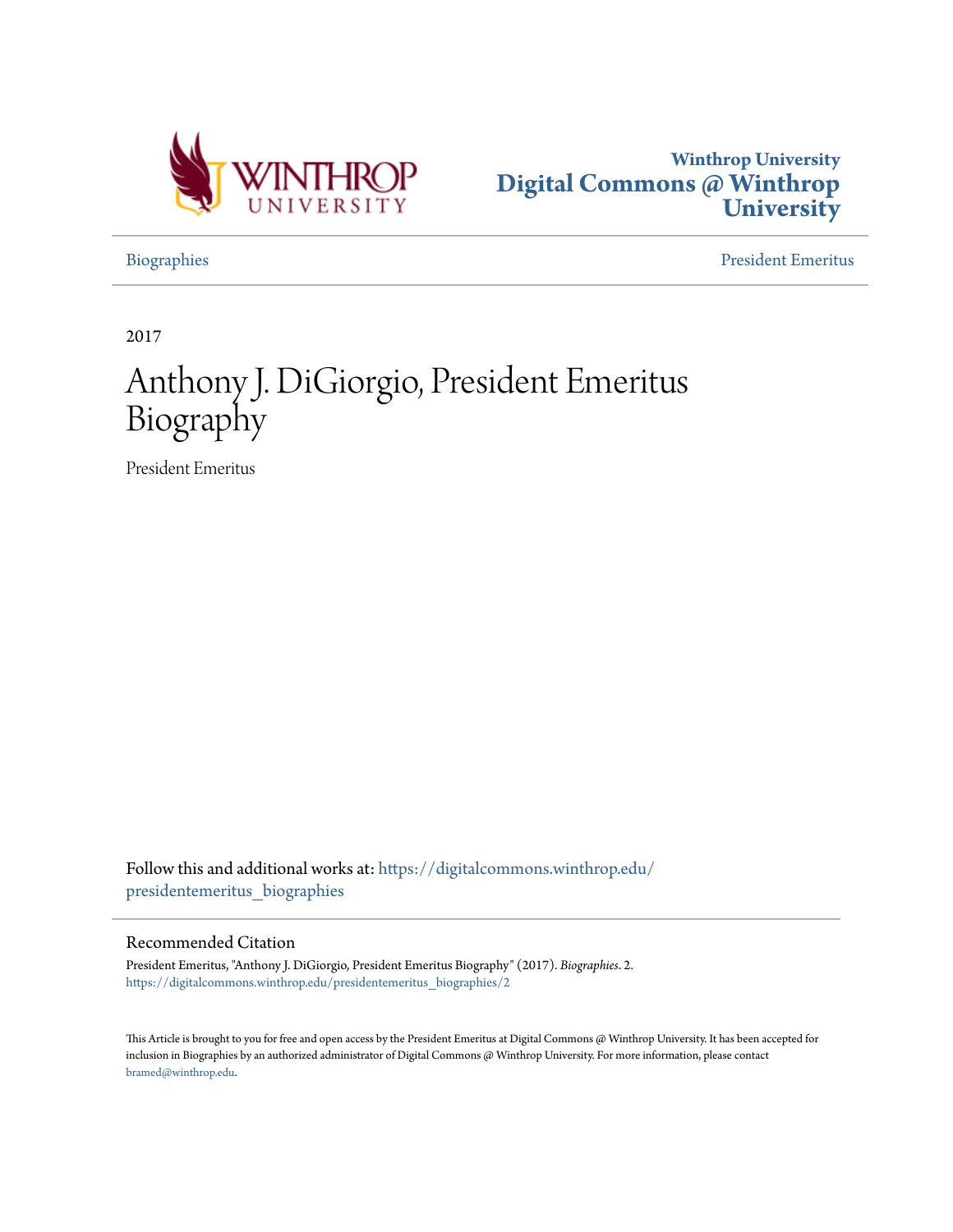

## **Anthony J. DiGiorgio, President Emeritus**



This official portrait of President Emeritus Anthony DiGiorgio, Winthrop's ninth president, was placed in the Tillman Hall gallery of presidential portraits in 2013.

President Emeritus Anthony J. DiGiorgio, now Winthrop's first Distinguished Professor of Public Service and Leadership, led Winthrop University from 1989 until his retirement from the presidency in 2013.

As the institution's ninth president, Dr. DiGiorgio is credited with transforming Winthrop from a regional college with a venerable history to a national-caliber comprehensive university that helps set the pace for quality higher education in the thriving Charlotte-Metrolina region.

As the 21st century's longest-serving president of any public university in South Carolina, Dr. DiGiorgio often says his longer than usual tenure in his post meant his career had included "four or five presidencies – they've just all been at Winthrop."

Known for his personal and professional dedication for excellence, Dr. DiGiorgio believes that attaining excellence requires three things:

- caring more than some might think is wise,
- risking more than some might think is safe, and
- dreaming more than some might think is practical.\*

DiGiorgio began his presidency by articulating a ["Vision of Distinction \(pdf -](https://www.winthrop.edu/uploadedFiles/presidentemeritus/VisionOfDistinction-PresidentEmeritus.pdf) 1.54 MB)" for Winthrop, then leading the university community in designing a series of annual work plans that advanced the goals encompassed by the vision. While each year's work plan was adjusted as market imperatives shifted, a core of agreed-upon values continued at the center of the enterprise, and those endure in the culture of the Winthrop campus community.



Over the years, Winthrop stakeholders looked to the

"Vision of Distinction" annual work plan to see where Winthrop was headed, knowing that each new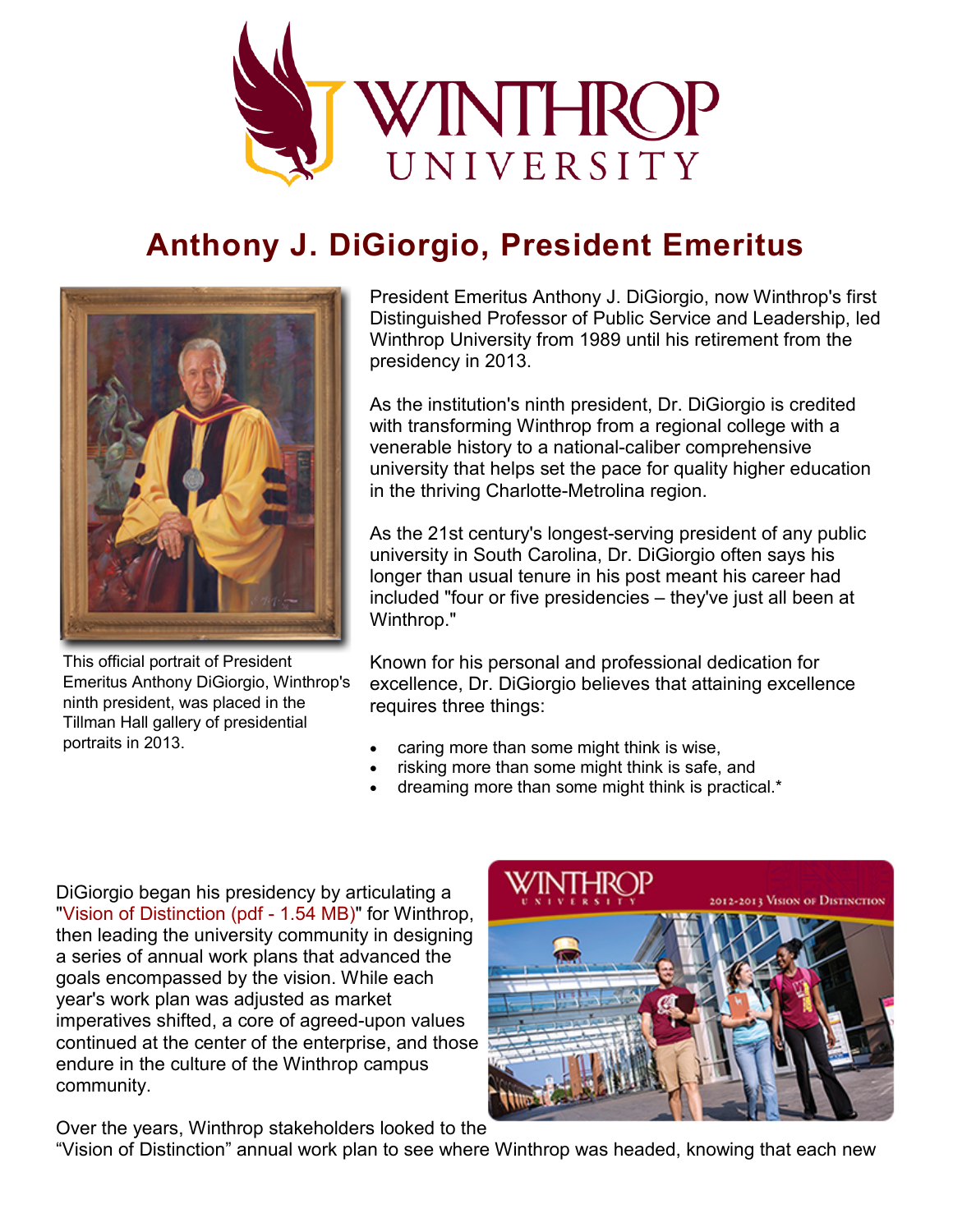year's work plan would build on the foundation of the previous year's achievements. DiGiorgio often likens his approach to a family's achievements, with each new generation building on the foundation of its elders – an observation drawn from his own youth.

The son of an immigrant bricklayer, Anthony Joseph DiGiorgio was born in Sharon, Pennsylvania, in 1940. Like many immigrants to this country, the DiGiorgio family found that hard work and persistence were the keys to survival in America – key elements that characterize the DiGiorgio leadership style today.

After receiving his undergraduate degree at Gannon College, Dr. DiGiorgio earned his master's and doctoral degrees from Purdue University. After achieving his Ph.D., Dr. DiGiorgio continued his education with extensive postdoctoral training in psychology and educational development. In 1987, he attended the Institute for Educational Management at Harvard University.

Dr. DiGiorgio's career in education began in 1963 when he taught English at Belleville Senior High School in New Jersey. Three years later, he became an instructor and Assistant to the Dean of Humanities, Social Science and Education at Purdue University.

In 1970, he began the first of 19 years of service at The College of New Jersey, a former state teachers' college that evolved to a nationally recognized comprehensive college. He served The College of New Jersey in a number of positions, including Vice President for Academic Affairs. Also while there, he met his wife, Gale, who was then Dean of Student Life at a nearby institution. The DiGiorgio family includes two daughters, the elder of whom passed away in 2007, and three grandchildren.



In January 1989, Dr. DiGiorgio was appointed by the Winthrop College [Board of Trustees](http://www.winthrop.edu/Trustees/) to become Winthrop's ninth president. In that role, he led the college's conversion to Winthrop University, a comprehensive teaching institution now offering 42 undergraduate and 26 graduate degree programs, and initiated the University's successful drive to achieve 100 percent accreditation in all Winthrop programs for which national accreditation was offered, which was achieved in 1996.

Throughout Dr. DiGiorgio's presidency, Winthrop University regularly was rated among the top public institutions of its kind in the South, winning accolades for academic excellence, character development, commitment to diversity, student programming, sound fiscal management and environmental achievements. It regularly ranked in the 'Top Ten' public universities in the South offering master's degrees by *[U.S.](http://www.usnews.com/)  [News and World Report](http://www.usnews.com/)*, as well as appearing in *[Princeton](http://www.princetonreview.com/)  [Review's](http://www.princetonreview.com/)* "Best Colleges," and *[Barron's](http://www.barrons.com/)* "Best Buys in Higher Education," among other national recognitions.

Dr. DiGiorgio is a former member of the board of directors of the [National Collegiate Athletics Association,](http://www.ncaa.org/) having served two terms. He also has served as a member of the board of the Charlotte division of the [Federal Reserve Bank,](http://www.federalreserve.gov/) as the South Carolina representative to the [American Association of State](http://www.aacu.org/) 

[Colleges and Universities'](http://www.aacu.org/) State Leadership Council, as a member of the board of the [Charlotte](http://charlotteusa.com/)